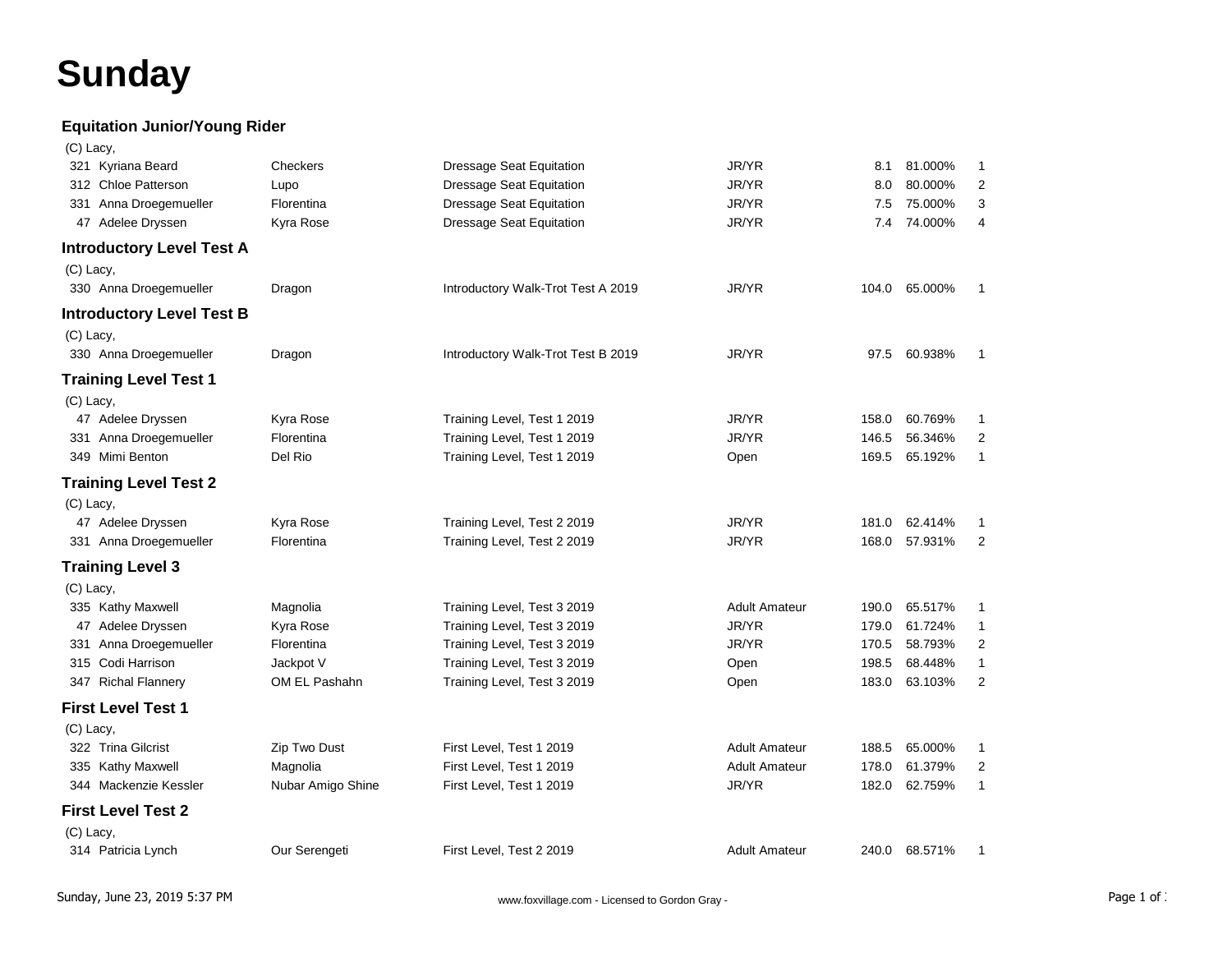### **First Level Test 3**

## $(C)$  Lacy

| $\omega$ , Lacy, |                            |                   |                           |                      |       |               |                |
|------------------|----------------------------|-------------------|---------------------------|----------------------|-------|---------------|----------------|
|                  | 343 Molly Ralstin          | Wretro Grayed WF  | First Level, Test 3 2019  | <b>Adult Amateur</b> | 237.0 | 65.833%       | 1              |
|                  | 334 Joanna Bartlett        | Mocha             | First Level, Test 3 2019  | <b>Adult Amateur</b> | 220.0 | 61.111%       | $\overline{2}$ |
|                  | 311 Natalie McTaggart      | <b>Just Bob</b>   | First Level, Test 3 2019  | <b>Adult Amateur</b> | 218.5 | 60.694%       | 3              |
|                  | 325 Reitta Miller          | Debutante         | First Level, Test 3 2019  | <b>Adult Amateur</b> | 184.0 | 51.111%       | 4              |
|                  | 321 Kyriana Beard          | <b>Checkers</b>   | First Level, Test 3 2019  | JR/YR                | 220.0 | 61.111%       | 1              |
|                  | 344 Mackenzie Kessler      | Nubar Amigo Shine | First Level, Test 3 2019  | JR/YR                | 219.0 | 60.833%       | $\overline{c}$ |
|                  | 317 Robin Hessel           | Wie Gehtz         | First Level, Test 3 2019  | Open                 | 252.5 | 70.139%       | 1              |
|                  | 347 Richal Flannery        | OM EL Pashahn     | First Level, Test 3 2019  | Open                 | 246.5 | 68.472%       | $\overline{c}$ |
|                  | <b>Second Level Test 1</b> |                   |                           |                      |       |               |                |
| (C) Lacy,        |                            |                   |                           |                      |       |               |                |
|                  | 313 Anne Stephens          | Tom Luck          | Second Level, Test 1 2019 | <b>Adult Amateur</b> | 255.0 | 68.919%       | 1              |
|                  | 311 Natalie McTaggart      | Just Bob          | Second Level, Test 1 2019 | <b>Adult Amateur</b> | 211.5 | 57.162%       | $\overline{2}$ |
|                  | 334 Joanna Bartlett        | Mocha             | Second Level, Test 1 2019 | <b>Adult Amateur</b> | 210.5 | 56.892%       | 3              |
|                  | 343 Molly Ralstin          | Wretro Grayed WF  | Second Level, Test 1 2019 | <b>Adult Amateur</b> | 208.5 | 56.351%       | 4              |
|                  | 325 Reitta Miller          | Debutante         | Second Level, Test 1 2019 | <b>Adult Amateur</b> | 189.5 | 51.216%       | 5              |
|                  | 321 Kyriana Beard          | Checkers          | Second Level, Test 1 2019 | JR/YR                | 228.0 | 61.622%       | 1              |
|                  | <b>Second Level Test 3</b> |                   |                           |                      |       |               |                |
| (C) Lacy,        |                            |                   |                           |                      |       |               |                |
|                  | 346 Katie Edsall           | Constatijn        | Second Level, Test 3 2019 | <b>Adult Amateur</b> | 282.5 | 67.262%       | 1              |
|                  | 313 Anne Stephens          | Tom Luck          | Second Level, Test 3 2019 | <b>Adult Amateur</b> | 271.0 | 64.524%       | 2              |
|                  | 312 Chloe Patterson        | Lupo              | Second Level, Test 3 2019 | JR/YR                | 272.5 | 64.881%       | 1              |
|                  | 317 Robin Hessel           | Wie Gehtz         | Second Level, Test 3 2019 | Open                 | 264.5 | 62.976%       | $\mathbf{1}$   |
|                  | <b>Third Level Test 1</b>  |                   |                           |                      |       |               |                |
| (C) Lacy,        |                            |                   |                           |                      |       |               |                |
|                  | 350 Annie Warren           | Bella             | Third Level, Test 1 2019  | <b>Adult Amateur</b> | 236.5 | 63.919%       | 1              |
|                  | 333 Tiffany Moore          | Roulette          | Third Level, Test 1 2019  | <b>Adult Amateur</b> | 199.0 | 53.784%       | 2              |
|                  | 312 Chloe Patterson        | Lupo              | Third Level, Test 1 2019  | JR/YR                | 233.0 | 62.973%       | 1              |
|                  | Third Level Test 2         |                   |                           |                      |       |               |                |
| (C) Lacy,        |                            |                   |                           |                      |       |               |                |
|                  | 323 Carie Turner           | Liam              | Third Level, Test 2 2019  | <b>Adult Amateur</b> |       | 233.5 61.447% | 1              |
|                  | <b>Third Level Test 3</b>  |                   |                           |                      |       |               |                |
| (C) Lacy,        |                            |                   |                           |                      |       |               |                |
|                  | 323 Carie Turner           | Liam              | Third Level, Test 3 2019  | <b>Adult Amateur</b> | 251.0 | 62.750%       | 1              |
|                  | 318 Robin Hessel           | Diamond           | Third Level, Test 3 2019  | Open                 | 280.5 | 70.125%       | 1              |
|                  | <b>Fourth Level Test 1</b> |                   |                           |                      |       |               |                |
| (C) Lacy,        |                            |                   |                           |                      |       |               |                |
|                  | 319 Nancy Eytcheson        | Big Ben Hancock   | Fourth Level, Test 1 2019 | <b>Adult Amateur</b> | 235.5 | 60.385%       | 1              |